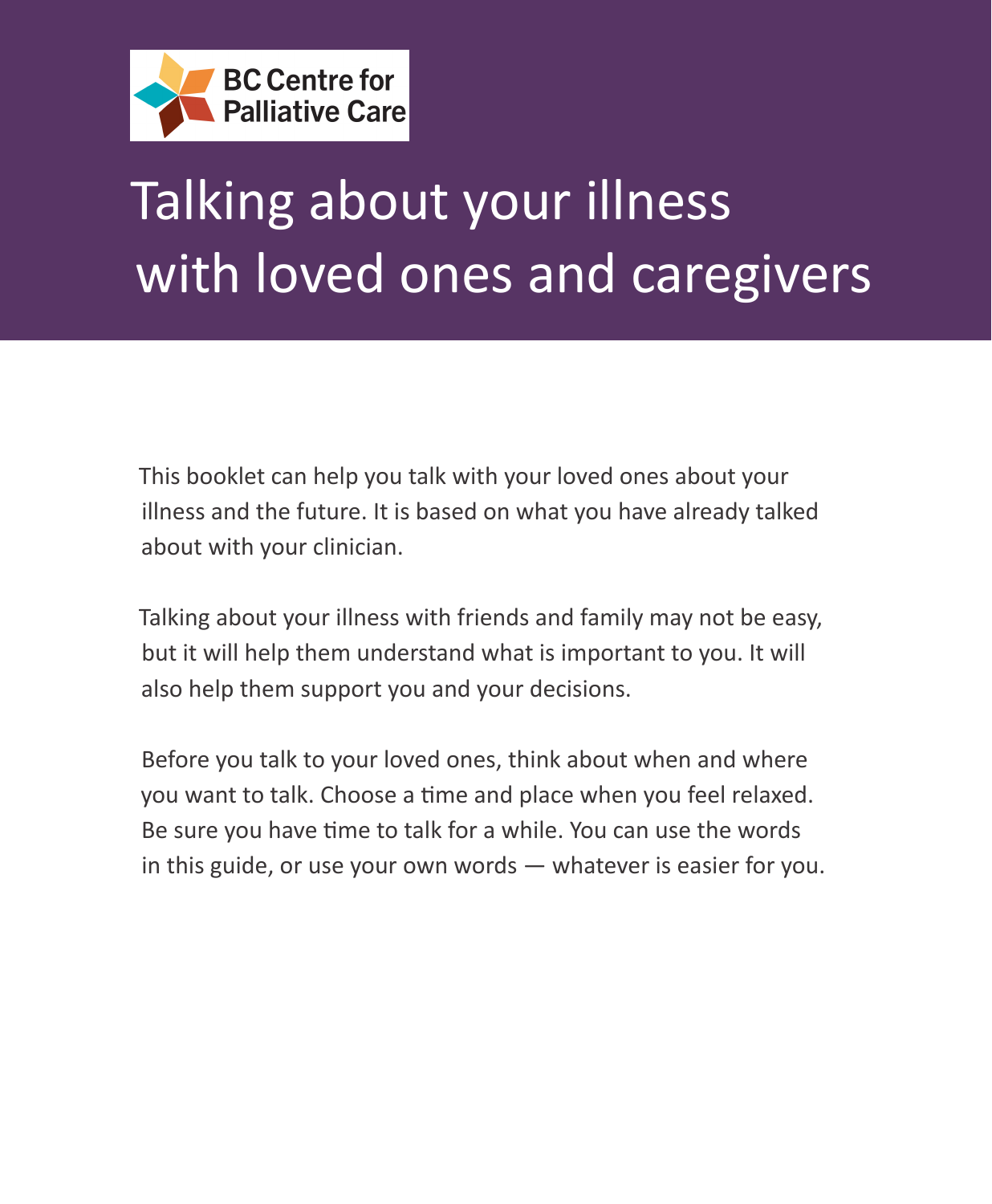#### **TIPS:**

Pick a time when you feel relaxed and have time to talk.

Choose a place where you are comfortable.

You can read the words in black out loud or use your own words whatever feels best to you.

### *Start the conversation*

*I am doing OK right now, and even though there is no rush, my doctors think we need to begin talking about my future care.*

*They believe in being prepared and want to know my goals and wishes for medical care.*

*Since you are important to me, I'd also like you to be part of the conversation.*

*If at some point I can't speak for myself, I want you to be able to make decisions for me.*

# *Check in with your loved one*

#### **understanding**

*What is your understanding now of where I am with my illness?*

#### **information**

*I know that it may not be easy, but I would like to share information about my illness with you. Is that okay?*

*How much information about what is likely to be ahead would you like from me?*

*My doctor and I talked about the outlook for my illness can I share that with you?*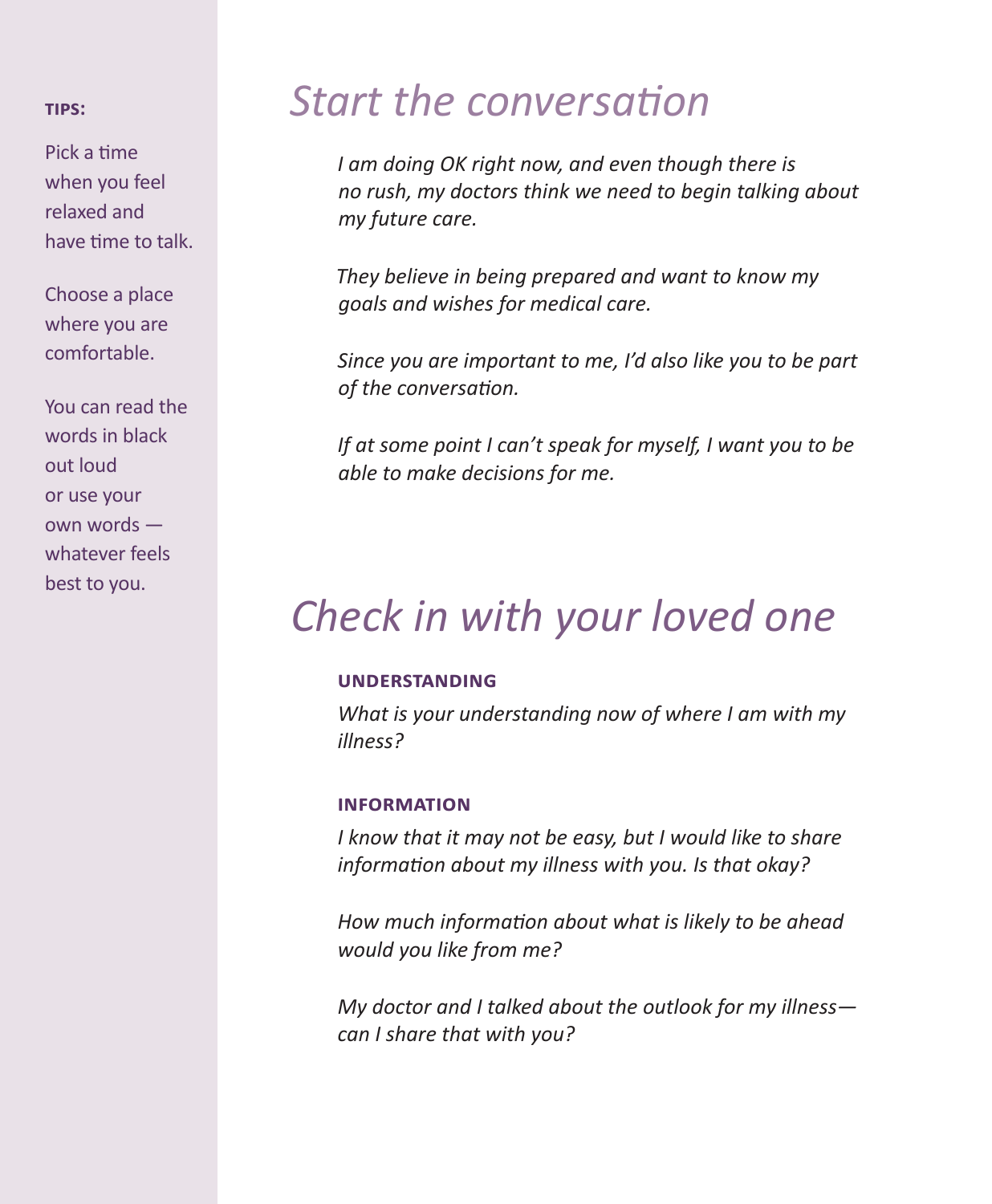# *Share what is important to you*

#### **goals & wishes**

### *I'd like to share some of my goals that might affect my healthcare decisions. Some things I'm looking forward to are...*

EXAMPLES: Meet my new grandchild, celebrate my next birthday, etc.

#### **fears & worries**

#### *My biggest fears and worries about my future with this illness are...*

EXAMPLES: Not being able to make decisions for myself, or having to ask others for help with basic needs.

#### **abilities**

#### *I can't imagine not being able to do certain things...*

EXAMPLES: Not being able to recognize or interact with people, not being able to care for myself, etc.

#### **tough choices**

### *I know that we may have to choose between treatments that are hard to go through and more time.*

EXAMPLES: Being in the hospital, having a feeding tube, living in a nursing home, being on a breathing machine, more chemotherapy, etc.

*Here's how I think about those choices...*

### *Plan to talk again*

*Do you have any questions about what we have discussed?*

*I would like to talk with you about my illness and medical care as my treatment continues. Is that okay?*

*I know this was probably not an easy conversation. How do you feel now that we have talked?*

*Are there other people we should talk with?*